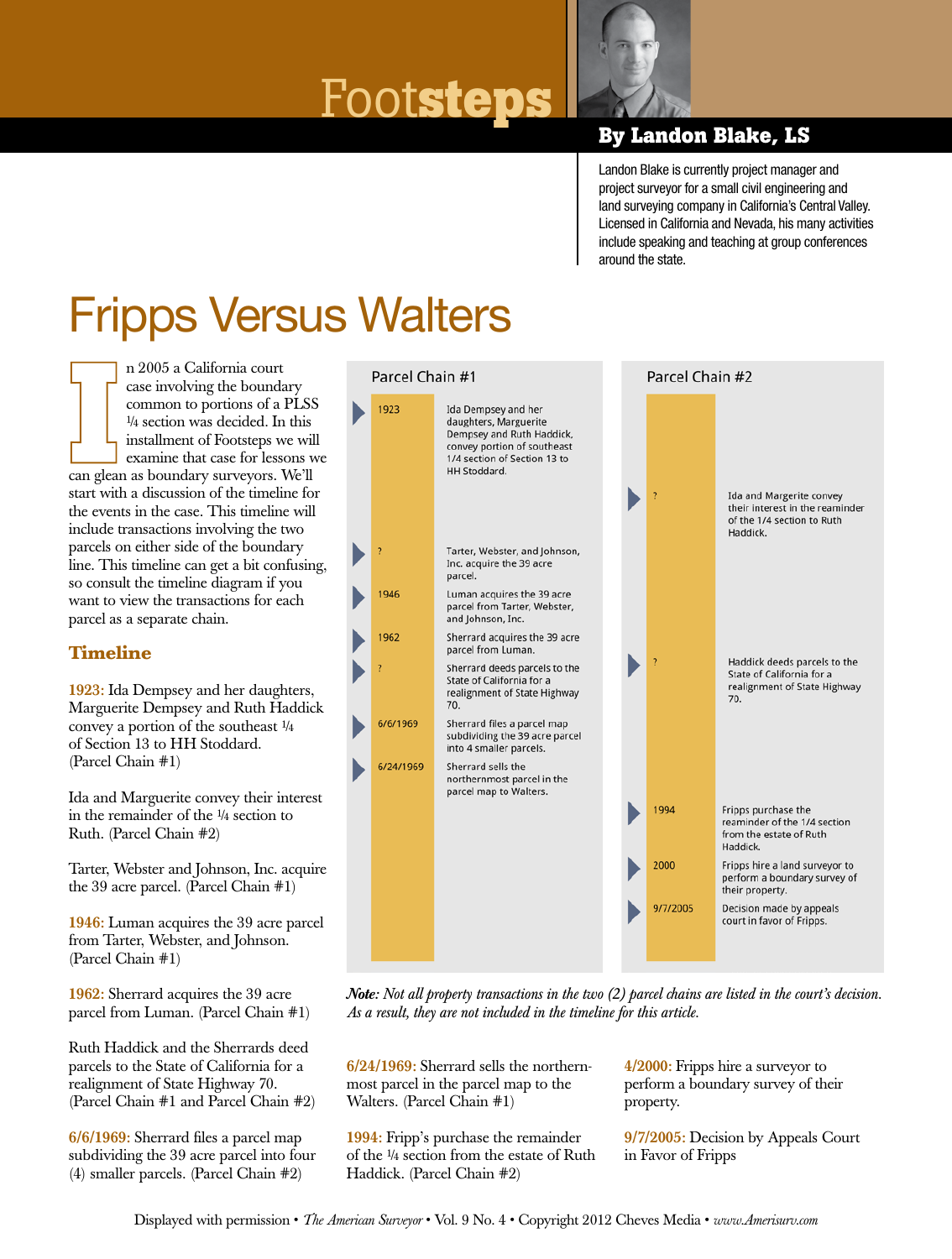|                | Methods to Interpret "West" Directional Calls                                     |
|----------------|-----------------------------------------------------------------------------------|
|                |                                                                                   |
|                | Hold record angles in description.                                                |
|                |                                                                                   |
| $\overline{2}$ | Hold cardinal directions.                                                         |
|                |                                                                                   |
| 3              | Run parallel to south line of section.                                            |
|                |                                                                                   |
| 4              | Run perpendicular to east line of section.                                        |
|                |                                                                                   |
| 5              | Run parallel to east-west 1/4 section line.                                       |
|                |                                                                                   |
| 6              | Run on mean bearing between south section line and east-west 1/4<br>section line. |

#### **Facts of the Case**

There are a couple of important facts we need to consider before we look at the questions raised in this case. First, we need to take a look at the land descriptions for the Fripps Parcel and the Walters Parcel.

The important portion of the land description used when Ida and her daughters sold the 39 acre parcel to Stoddard in 1923 is as follows:

Beginning at the section corner common to Sections 13 and 24...18 and 19...and running thence North along the section line 780 feet; thence West 830 feet; thence South 48-39 West 333 feet; thence West 1560 feet; thence South 560 feet to the ¼ section corner between Sections 13 and 24...thence East 2640 feet to the place of beginning; containing 39 acres more or less.

Second, we need to look at how the 1969 parcel map resolved the boundary common to the Walters and Fripps parcels. The court states the civil engineer who stamped and signed the map held three (3) monuments with no record reference, stamp, tag, or other identifying marks to locate the north boundary. Although it isn't stated in the court decision, we can likely assume these monuments were found in the angle points of the common boundary in dispute.

#### **Questions Raised**

The appeals court was only interested in answering one legal question raised by this case. The Walters claimed the parcel map creating their north boundary was a "government sanctioned survey" because it had been reviewed by the County Surveyor. They asserted the boundary resolution shown on this parcel map could not be challenged because of the immunity granted government-sanctioned surveys.

The events surrounding this case also raise a couple of interesting questions that were not directly discussed by the court in its decision. These are:

- 1. Why did the civil engineer hold the monuments not of record? Was this the right decision?
- 2. Were the westerly and southerly calls along the boundary common to the Fripps and Walters parcel correctly interpreted by the retracing surveyor hired by the Fripps?

#### **The Court's Decision**

The court's decision on the one legal question heard on appeal was simple. A parcel map is not a governmentsanctioned survey. As a result, the parent parcel boundary shown on a parcel map can be successfully contested, as it was in this case. The court comments on several other cases related to the immunity of "government-sanctioned maps." I encourage you to read through this case to see those comments.

I believe most surveyors would agree with the court's decision on this question. If the court had decided differently, we would be presented with one of two very bad conclusions:

The subdivider could use an erroneous parcel map to subdivide and convey property he did not own.

The County Surveyor is responsible for the accuracy of every boundary resolution shown on parcel maps filed in his jurisdiction.

Clearly, neither of the above results is a desirable. We want those who subdivide and profit from the sale of subdivided lots to bear the cost of accurately surveying what they own. We do not want county surveyors to be solely responsible for the accuracy of the boundary resolution of parcel maps filed in their jurisdiction. That burden rightfully belongs to the surveyor (or in this case civil engineer) who has gathered the evidence, performed the field measurements, and who will profit (hopefully) from the filing of the parcel map. Map checking fees, as outrageous as they may be, don't pay for all of that. That work is (or should be) paid for by the subdivider, and his consulting surveyor or engineer should be expected to do that work.

#### **Answers to Other Questions**

What about the other two  $(2)$  questions we mentioned? Let's start with the first:

#### Why did the civil engineer hold the monuments not of record? There are a couple of possible answers

to this question. The court doesn't comment on this issue extensively, as it was not the legal question being decided. However, a discussion of the possible answers to the question would be helpful.

We know the civil engineer found the monuments during his field survey. They may have appeared close to what he suspected was the location of the boundary common to the Fripps and Walters parcel. He may have even been told by the Walters that these were the monuments marking the common line.

To me, how he handled this evidence is the important question. What steps did he take to verify the reliability of these monuments? Did they fit well with physical occupation? Did they fit well with the geometry described in the land description? Did the monuments agree with the interpretation of the land description with the aid of a proper section breakdown?

If the civil engineer simply accepted these monuments after their discovery in his field survey, without answering this type of questions, even on the word of his client, he made big mistake.

If on the other hand, he did review additional evidence and accepted these monuments after a thorough vetting process, his decision may have been sound. Tags and caps aren't always